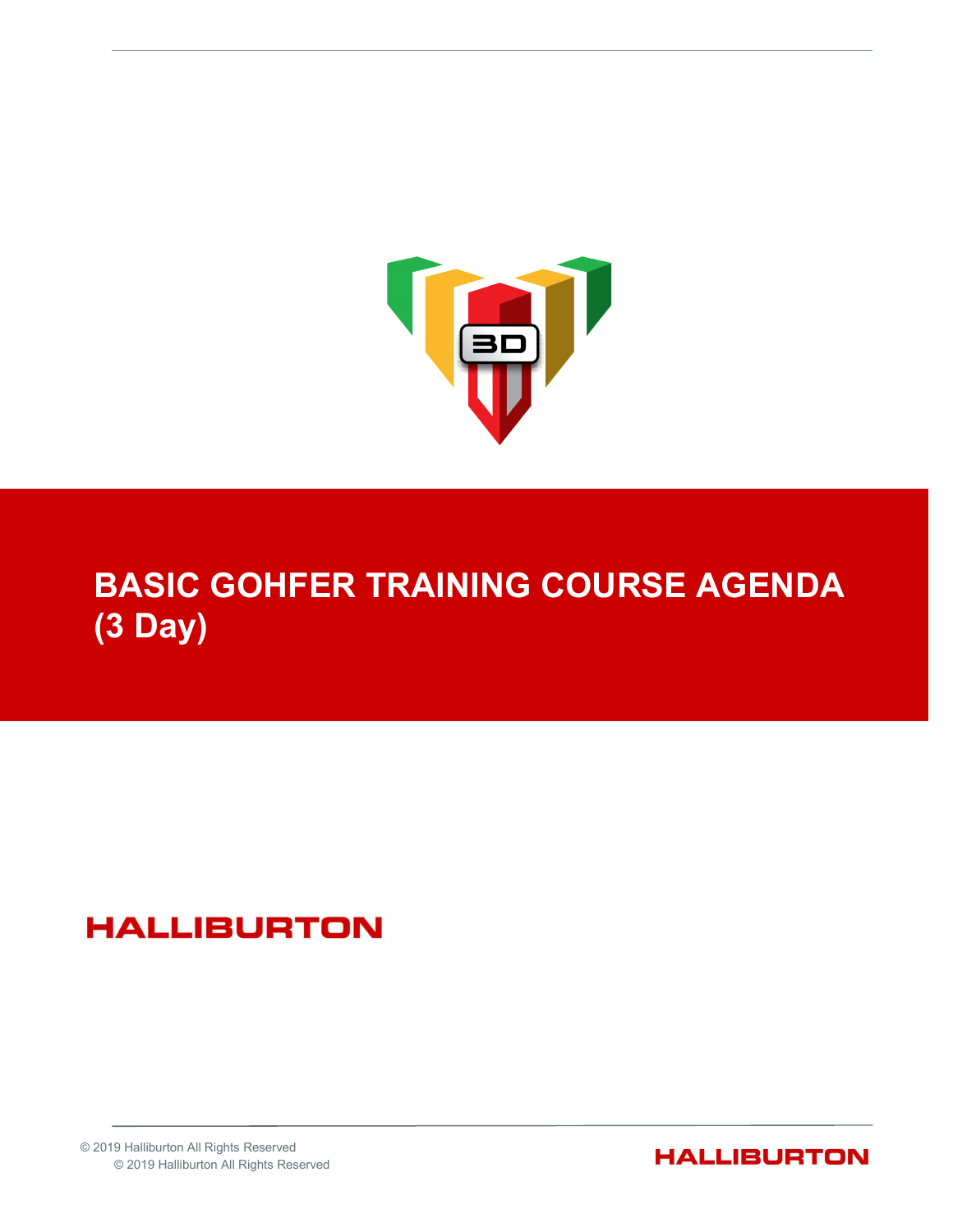### BASIC GOHFER TRAINING COURSE AGENDA (3 Day)



Objective: To demonstrate, along with class participation, the GOHFER project workflow with actual data while discussing individual inputs, functions and features of the application. Provide basic understanding of how to use and navigate the user interface and apply the program to individual projects. This course targets individuals who are new to the GOHFER software or those who want a refresher course.

#### Day 1 – Administrative / Vertical Well Class Example

#### **Introductions**

- Software Overview
	- **Installation**
	- License Access

#### Vertical Well Class Example

- Simple Project Workflow Example
- LAS (Log Processing)
- **Input Data Requirements**
- Mechanical Property and Stress Profile Construction
- **Geologic Section**
- **•** Define wellbore segment(s) treatment string / wellbore fluid
- **•** Define Grid Dimensions
- **Treatment Design**
- **•** Perforations
- **Pump Schedule**
- **Engine Output Viewer**
- **Output Grid Data**
- **Production**
- Conductivity & Well Performance

#### Pressure Diagnostics

- Import Data / Analysis Input
- Input File Preprocessor
- **Pre-Falloff / Closure / After Closure Analysis**
- **Synchronize 2 Data Files**
- Rate Schedule

#### Day 2 – Vertical Well Example (continued)

#### Vertical Well Class Example – History Match

- How to build an actual pump schedule<br>■ Pressure Matching Strategies
- Pressure Matching Strategies
- **Matching Stresses (Pore pressure, Closure pressure, PZS) and leakoff**
- Matching Frictional Effects (Pipe / perf / near wellbore)

#### Class Exercise - Economic Optimization

- **-** Design / Production / Economic Optimization
- GOHFER Variable Sensitivity
	- **•** Demonstration / discuss individual input variables and impact on the model
- GOHFER Databases

#### Proppant Database

Review proppant database inputs and functions

#### Fluid Database

Review fluid database inputs and functions

### **HALLIBURTON**